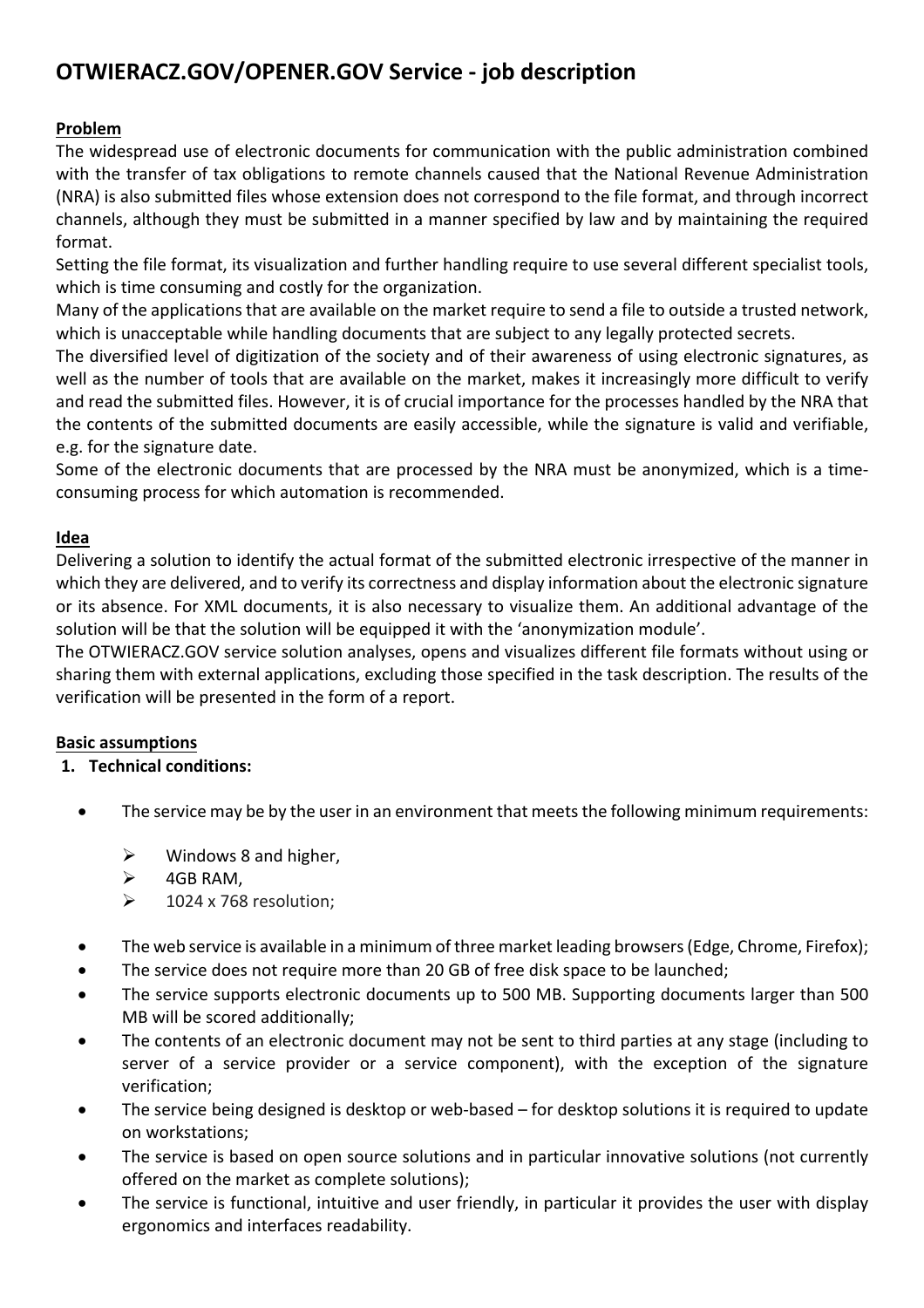## **2. Supported formats**

- The service recognizes:
	- $\checkmark$  As a minimum: txt, .rtf, .pdf, .xps, .odt, .ods, .odp, .doc, .xls, .ppt, .docx, .xlsx, .pptx, .csv, .jpg, .tif, .geotif, .png, .svg, .wav, .mp3, .avi, .mpg, .mp4, .ogg, .ogv, .zip, .tar, .gz, .7Z, .html, .xhtml, .css, .xml, .xsd, .gml, .rng, .xsl, .xslt, TSL, XMLsig, XAdES, PAdeES, CAdES, ASIC, XMLenc;
	- $\checkmark$  the format of the documents submitted via the ePUAP platform, and provides for a friendly form of visualization, allowing the presentation of the content according to the pattern transform (e.g. without schema elements);
	- $\checkmark$  other supported formats through the verification of the compatibility of the actual format with the file extension (e.g. recognizing the document in. pdf format even if its extension is changed to .xml) and indicating the name of the supporting application.
- For electronic documents not having an extension, their format is recognized on the basis of the internal structure of the file.
- The files being archives, e.g. .zip, are not unpacked and verified for their contents, while the service recognizes such format and treats it as a single file.

# **3. Handling of .xml documents**

The discussed problem largely concerns the documents in .xml format that are created according to the developed schema (logical structure). In most cases, both the schema and visualization are published in the Central Register of Electronic Document Templates (https://epuap.gov.pl/wps/portal/strefaofficial/other-systems/crwde).

- The service also recognizes logical structures that are specific for the NRA, including the e-financial statements, e-tax returns, Uniform Control Files (JPK), etc. The service examines the compatibility of the structures with the schema provided in the Public Information Bulletin (for the financial statements - https://www.gov.pl/web/kas/struktury-e-reporting).
- For .xml documents, the service validates (with XSD automatically searching for an appropriate XSD – on Central Register of Electronic Document Templates, podatki.gov.pl, Public Information Bulletin, Internet) and places a link to the schema source (Central Register of Electronic Document Templates, Public Information Bulletin) in the document verification report. In addition, it allows to generate visualizations based on XSL from the Central Register of Electronic Document Templates, or a simplified visualization in case XSL is missing, e.g. in a table. Furthermore, the export of viSualizations to .pdf files will be scored.
- The service enables to extract binary elements included in the .xml file.

### **4. Signature information**

The electronic signature means both a document signed and not signed with an electronic signature. For the documents signed with an electronic signature, information on the result of the signature verification from the external system should be made available (full report – all possible information from the application: https://ec.europa.eu/cefdigital/DSS/webapp-demo/validation). For the documents not signed with an electronic signature, information about that the signature is missing. For the signature verification, the service uses API to connect to the electronic signature verification tool. Additional scores will be given for extracting a file not bearing a signature from the document signed with a surrounding electronic signature, including the possibility to save such a document on the local disk under any name.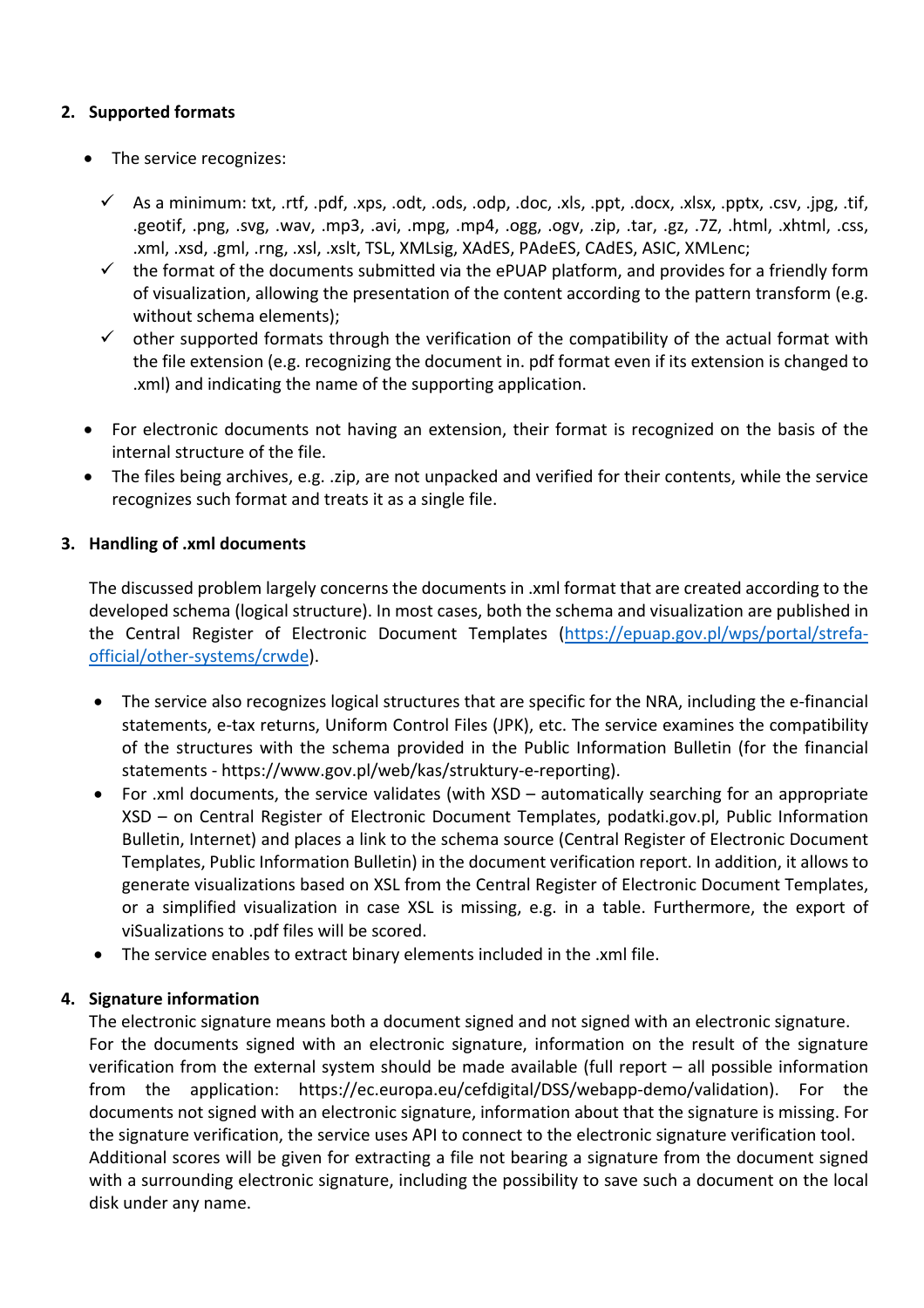- **5. The service ensures the invariability of the original electronic document at any stage of its processing and verification.**
- **6. Anonymization applies only to single .pdf files.**
	- The service produces a copy of the original document and hides the contents specified by the user without interfering with the original.
	- Anonymization takes place without sending data to the servers of the vendor the processing must take place locally because the data being processed are subject to tax secret or the protection of personal data.

**The input** to the task consists of the files prepared by the Ministry of Finance with various extensions. The file to be read is verified, visualized and anonymized.

# **The output** consists of:

- 1. GUI for the user (the employee of the NRA) where the service allows to add a file for verification. Additional scores will be given for allowing a simultaneous verification of multiple files and for sharing a list of the recently opened files.
- 2. For .xml files in GUI, visualization is required at least on the basis of XSL from the Central Register of Electronic Document Templates and the tax portal, or a simplified visualization in case XSL is missing, e.g. in a table, with the result of exporting the visualized file to the .pdf format.
- 3. Verification report:

The verification result (report) is available for each file.

Additional scores are given for generating a bulk report for all or selected files, containing separate records for each electronic document being subject to verification.

The verification report is linked to the file being verified, available from the GUI level and printable. It is possible to save the report in an editable form, on the user's drive in the desired location.

Range of the reported information:

- $\checkmark$  Date of verification.
- $\checkmark$  Document name,
- $\checkmark$  Size,
- $\checkmark$  Electronic signature data, including the verification result including the data of the electronic signature verification indicating all the data received from API,
- $\checkmark$  Compatibility of the format with the extension by returning both the extension and the actual format,
- $\checkmark$  Indication of the name of the application that supports the file with an extension,
- $\checkmark$  For the bulk report, an unambiguous link of the item of the report with the file being verified (optional),
- $\checkmark$  For .xml files:
	- $\triangleright$  Compatibility of .xml with XSD with the schema name or information about non-compliance. Additional scores will be given for a report listing errors for the electronic document not being consistent with the schema,
	- $\triangleright$  Direct link to the source of the schema,
	- $\triangleright$  List of binary items containing links to download the attached files.
- 4. Anonymization module (additionally scored):

A special advantage of the service for .pdf files will be the possibility to make them anonymous. The user's GUI contains a function that enables to type any string of characters that are hidden. The service selects and obscures the specified areas. The user's approval of the anonymized document prevents its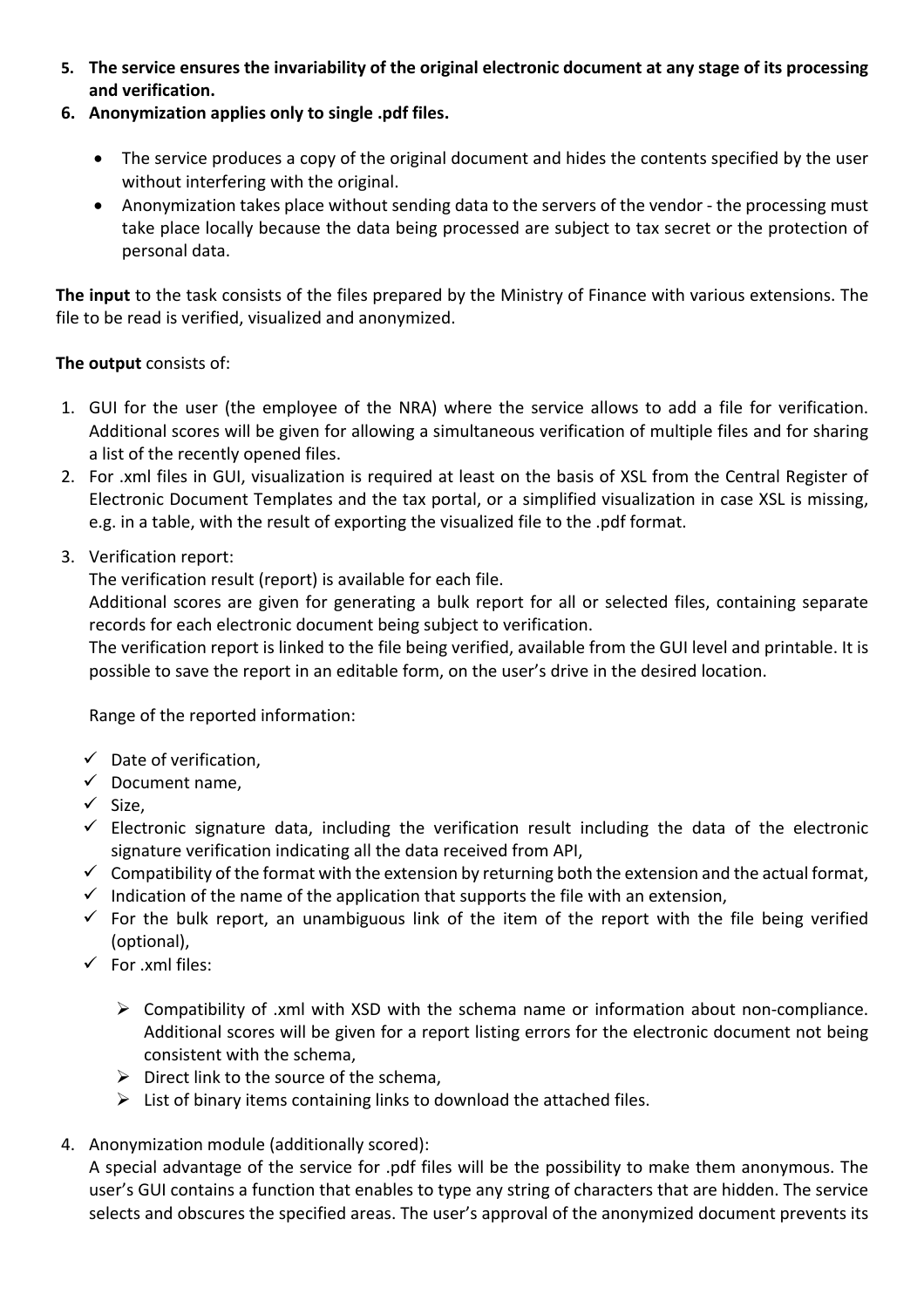modification and insight into the anonymized contents. The hidden contents may not be removed with any application.

#### **Development of the solution**

The solution is planned to ultimately cover all the electronic documents the organizational units of the NRA receive. Therefore, it is necessary to ensure that it can also handle other formats, excluding those listed in the description, while assuming a minor interference in the code. It is also desirable that it is integrated with systems for processing electronic documents and document flow channels.

The National Revenue Administration plans to place the service in the Catalogue of Public Services of the NRA in future so that it may be used by taxable persons and third parties, including the bodies of the public administration.

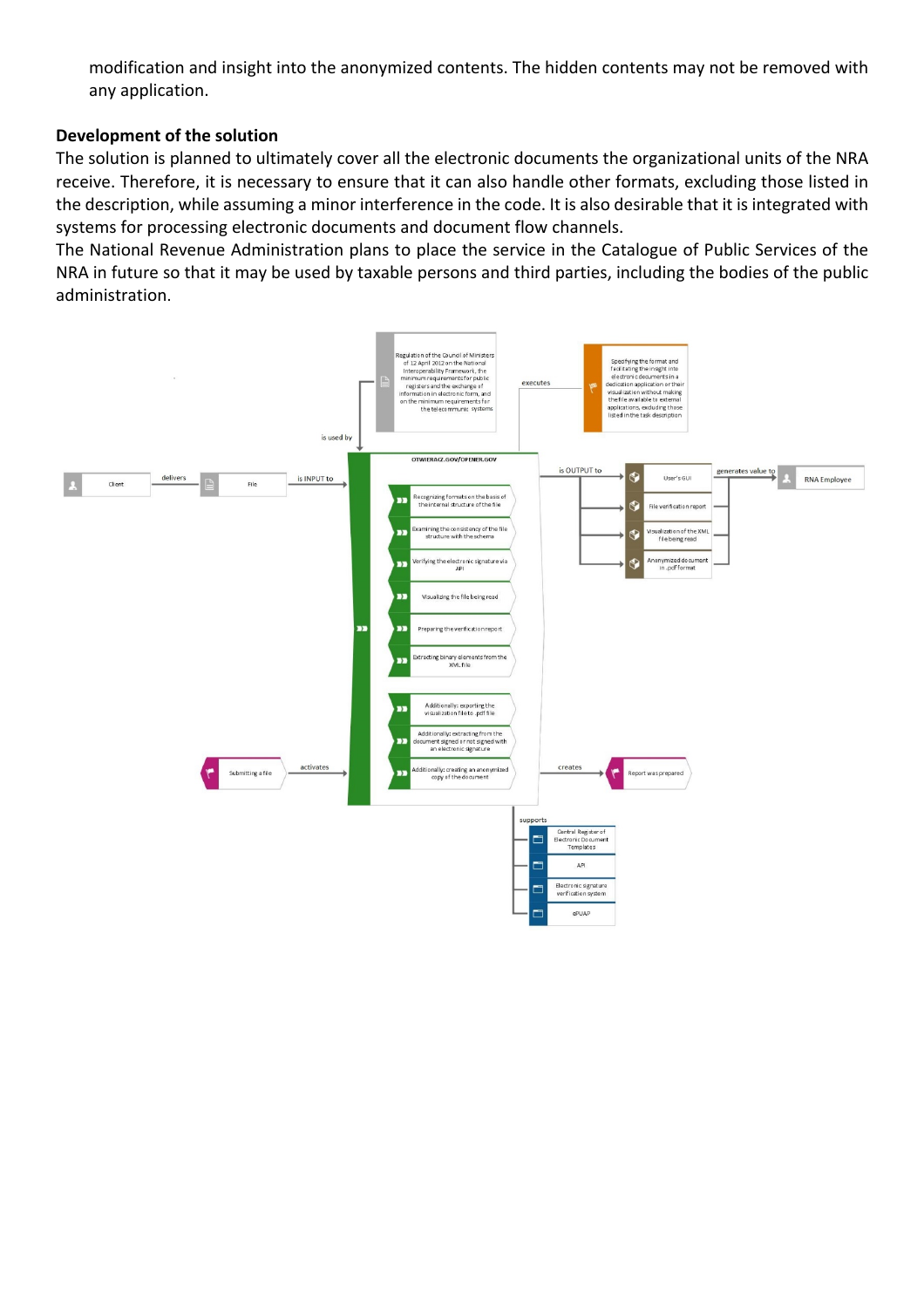## **Submit your project proposal with the following files:**

- 1. PROJECT NAME \_ Project description.ZIP [mandatory]:
	- Description of the project in English or Polish,
	- Max. 500 words.
- 2. PROJECT NAME\_PRESENTATION. ZIP [mandatory]:
	- Folder containing information, materials, descriptions, screenshots, presentations, links to films and other visualizations of your project, prototype interface, etc.,
	- Presentation (in English or Polish, .pdf format, max. 10 slides).
- 3. PROJECT NAME \_ MANUAL.ZIP: (mandatory)

Video URL (mandatory)

- Prepare a video about the project or a video where you will talk about your project,
- Max. 60 sec.,
- in English or Polish,

Link to Project Demo (mandatory)

- Remember to transfer the login data to the JURY,

URL repository (mandatory)

- The whole in one repository (if your project consists of several parts, modules, make sure you put them in separate folders),
- Ensure that they may be verified online,
- Repository containing the solution design or a link thereto, including the step-by-step description of how to launch the solution in Windows or Linux,
- Recommended process automation script,
- List of frameworks, compilers, virtual machines, containers, launch environment, hardware requirements,
- List of additional tools, libraries and additional programs (e.g. databases), which the service uses,
- Launch manual what needs to be done to launch the project,
- Operating manual for the administrator,
- Basic, shortened user manual how to use the tool,
- Description of architecture.

# 4. OTHER Files.ZIP (mandatory):

- Generated verification report for the delivered files,
- Result of the visualization,
- In case the anonymization module is prepared the anonymized document in .pdf format.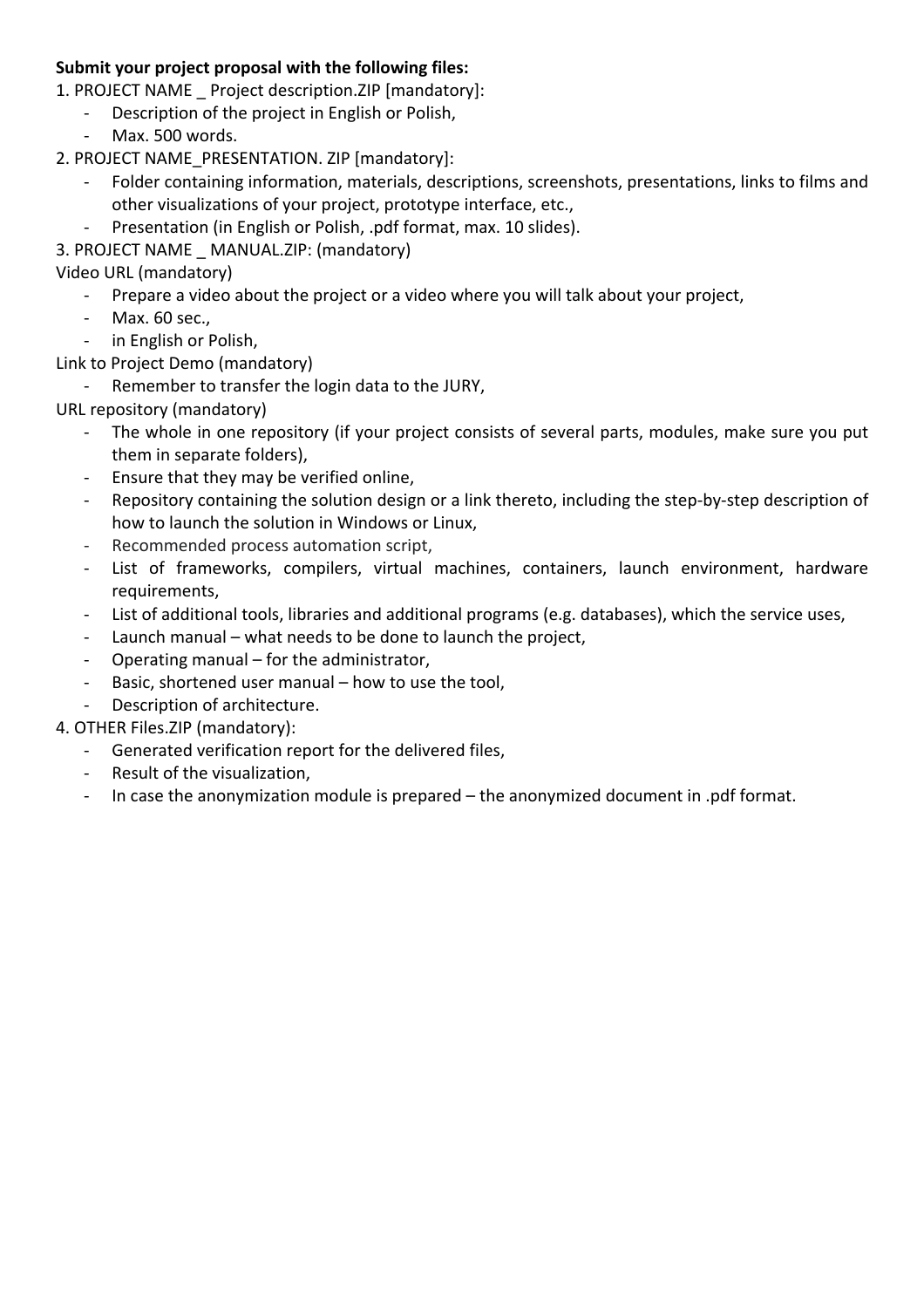# **Usługa OTWIERACZ.GOV/OPENER.GOV – opis zadania**

# **Problem:**

Powszechne zastosowanie dokumentu elektronicznego w komunikacji z administracją publiczną połączone z przeniesieniem obowiązków podatkowych do kanałów zdalnych spowodowało, że do Krajowej Administracji Skarbowej (KAS) wpływają również pliki z rozszerzeniem nieodpowiadającym formatowi pliku oraz niewłaściwymi kanałami, pomimo obowiązku wysyłania ich w zgodny z prawem sposób i w określonym formacie.

Ustalenie formatu pliku, jego wizualizacja i dalsza obsługa wymaga korzystania z kilku różnych, specjalistycznych narzędzi, co jest pracochłonne i kosztowne dla organizacji.

Dostępne na rynku aplikacje niejednokrotnie wymagają wysłania pliku poza zaufaną sieć, co w przypadku obsługi dokumentów objętych tajemnicami prawnie chronionymi jest niedopuszczalne.

Zróżnicowany poziom cyfryzacji społecz

eństwa i świadomości korzystania z podpisów elektronicznych, a także liczba dostępnych na rynku narzędzi, powoduje, że przesyłane pliki coraz trudniej zweryfikować i odczytać. Natomiast łatwy dostęp do treści przesyłanych dokumentów oraz potwierdzenie prawidłowości podpisu i weryfikacja, np. daty złożenia podpisu, jest kluczowa w procesach KAS.

Część dokumentów elektronicznych przetwarzanych w KAS wymaga anonimizacji co jest procesem czasochłonnym, dla którego zalecana jest automatyzacja.

## **Pomysł:**

Dostarczenie rozwiązania umożliwiającego ustalenie faktycznego formatu przesłanych dokumentów elektronicznych, bez względu na sposób dostarczenia i poprawność ich utworzenia oraz pokazanie informacji o podpisie elektronicznym, bądź jego braku. W przypadku dokumentów w formacie .xml, konieczna jest również ich wizualizacja. Dodatkowym atutem rozwiązania będzie wyposażenie go w "moduł anonimizacji". Rozwiązanie w formie usługi OTWIERACZ.GOV analizuje różne formaty plików, otwiera je i wizualizuje, bez wykorzystywania lub udostępniania zewnętrznym aplikacjom, innym niż wskazanym w opisie zadania. Wyniki weryfikacji przedstawia w formie raportu.

### **Założenia podstawowe**

### **1. Warunki techniczne:**

● Usługa jest możliwa do uruchomienia przez użytkownika w środowisku spełniającym następujące wymagania minimalne:

> Windows 8 i wyższe, 4 GB RAM, Rozdzielczość 1024x768

- Usługa web jest dostępna na minimum trzech wiodących na rynku przeglądarkach (Edge, Chrome, Firefox),
- Usługa dla uruchomienia nie wymaga więcej niż 20 GB wolnej przestrzeni na dysku,
- Usługa obsługuje dokumenty elektroniczne o rozmiarze do 500 MB. Obsługa dokumentów większych niż 500 MB będzie dodatkowo punktowana,
- Na żadnym etapie zawartość dokumentu elektronicznego nie może być wysyłana na zewnątrz (w tym np. na serwer dostawcy usługi lub komponentu usługi), za wyjątkiem weryfikacji podpisu,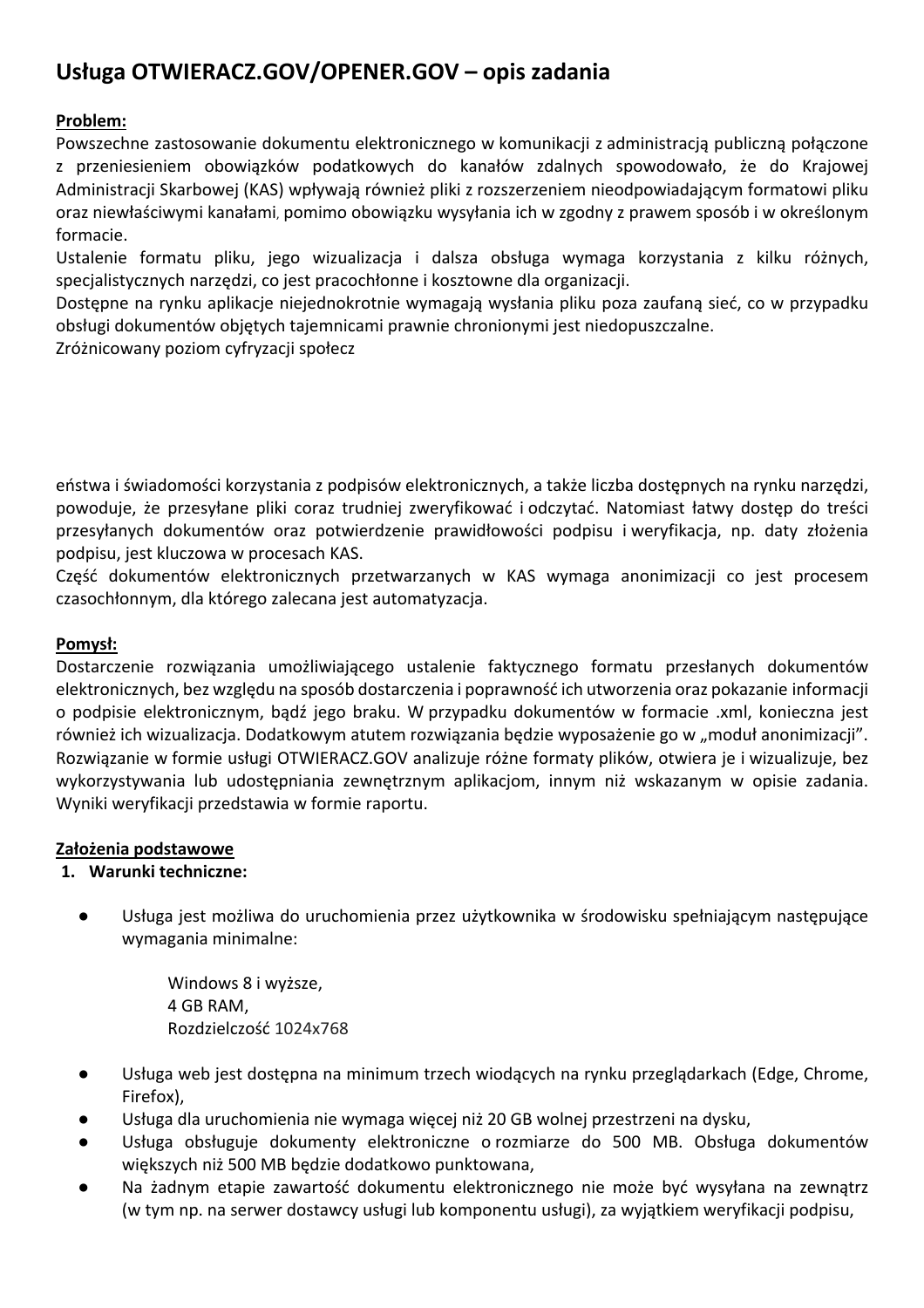- Projektowana usługa jest desktopowa albo webowa dla rozwiązań desktopowych wymagania jest aktualizacja na stacjach roboczych,
- Usługa jest oparta o rozwiązania open source, a w szczególności o rozwiązania innowacyjne (nieoferowane aktualnie na rynku jako kompletne rozwiązania).
- Usługa jest funkcjonalna, intuicyjna i przyjazna, w szczególności zapewnia użytkownikowi ergonomię ekranu prezentującego oraz czytelność interfejsów.

### **2. Obsługiwane formaty:**

- Usługa rozpoznaje:
	- $\checkmark$  co najmniej: .txt, .rtf, .pdf, .xps, .odt, .ods, .odp, .doc, .xls, .ppt, .docx, .xlsx, .pptx, .csv, .jpg, .tif, .geotif, .png, .svg, .wav, .mp3, .avi, .mpg, .mp4, .ogg, .ogv, .zip, .tar, .gz, .7Z, .html, .xhtml, .css, .xml, .xsd, .gml, .rng, .xsl, .xslt, TSL, XMLsig, XAdES, PAdeES, CAdES, ASIC, XMLenc;
	- ✔ format dokumentów przesyłanych za pośrednictwem platformy ePUAP i udostępnia przyjazną formę wizualizacji, umożliwiającą prezentowanie treści zgodnie z transformatą wzoru (np. bez elementów schemy);
	- ✔ pozostałe formaty obsługiwane poprzez weryfikację zgodności faktycznego formatu z rozszerzeniem pliku (np. rozpoznanie dokumentu w formacie .pdf nawet jeśli jego rozszerzenie zmieniono na .xml) i wskazaniem nazwy aplikacji obsługującej.
- Dla dokumentów elektronicznych bez rozszerzenia, rozpoznawanie formatów odbywa się na podstawie struktury wewnętrznej pliku.
- Pliki będące archiwami np. .zip; nie podlegają rozpakowywaniu i weryfikacji pod względem zawartości, usługa rozpoznaje taki format i traktuje jak pojedynczy plik.

### **3. Obsługa dokumentów w formacie .xml**

Opisywany problem w znacznej mierze dotyczy dokumentów w formacie .xml, tworzonych wg opracowanej schemy (struktury logicznej). W większości przypadków zarówno schema, jak i wizualizacja są publikowane w Centralnym Rejestrze Wzorów Dokumentów Elektronicznych (https://epuap.gov.pl/wps/portal/strefa-urzednika/inne-systemy/crwde).

- Usługa rozpoznaje również struktury logiczne specyficzne dla KAS, w tym: e-sprawozdania finansowe, e-deklaracje, JPK itp. – usługa bada zgodność struktur ze schemą udostępnioną na BIP (dla sprawozdań finansowych - https://www.gov.pl/web/kas/struktury-e-sprawozdan).
- Dla dokumentów w formacie .xml usługa sprawdza poprawność (z XSD automatyczne wyszukanie odpowiedniego XSD – na CRWDE, podatki.gov.pl, BIP, Internet) oraz umieszcza w raporcie z weryfikacji dokumentu link do źródła schemy (CRWDE, BIP). Ponadto umożliwia wygenerowanie wizualizacji na podstawie XSL z CRWDE albo w razie braku XSL uproszczoną wizualizację, np. w tabeli. Dodatkowo punktowany będzie eksport wizualizacji do pliku w formacie .pdf.
- Usługa umożliwia wyodrębnienie elementów binarnych zawartych w pliku .xml.

### **4. Informacja o podpisie**

Za dokument elektroniczny uważany jest zarówno dokument podpisany podpisem elektronicznym jak i niepodpisany.

W przypadku dokumentów podpisanych podpisem elektronicznym należy udostępnić informację o wyniku weryfikacji podpisu z zewnętrznego systemu (pełny raport – wszystkie możliwe informacje z aplikacji: https://ec.europa.eu/cefdigital/DSS/webapp-demo/validation). Dla dokumentów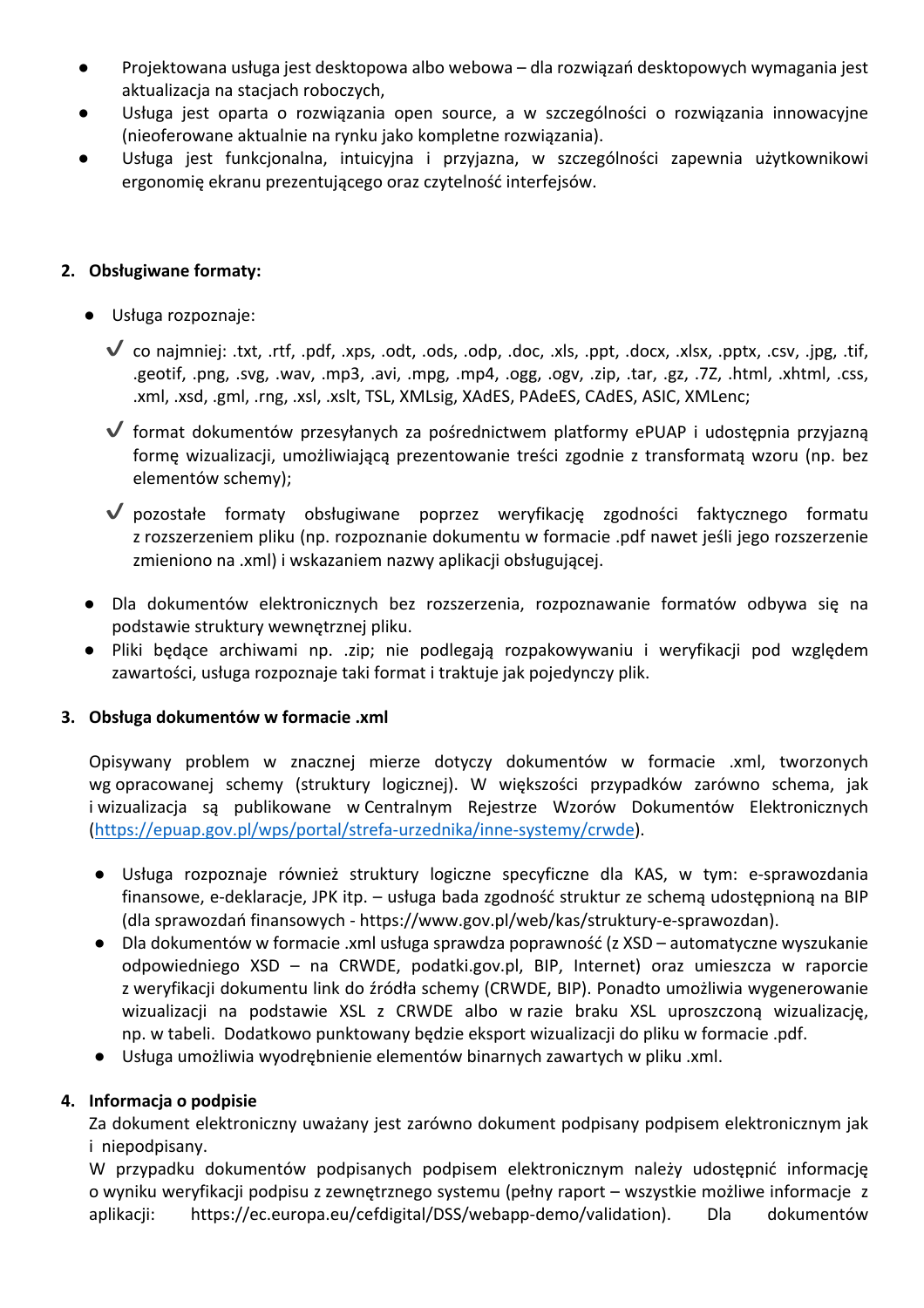niepodpisanych - informację o braku podpisu. W zakresie weryfikacji podpisów usługa poprzez API łączy się z narzędziem weryfikującym podpisy elektroniczne.

Dodatkowo punktowane będzie wyodrębnienie z dokumentu podpisanego podpisem elektronicznym otaczającym, pliku bez podpisu, z możliwością zapisania takiego dokumentu na dysku lokalnym pod dowolną nazwą.

- **5. Usługa zapewnia niezmienność oryginalnego dokumentu elektronicznego na każdym etapie przetwarzania i weryfikacji.**
- **6. Anonimizacja dotyczy tylko pojedynczych plików w formacie .pdf.** 
	- Usługa wytwarza kopię oryginalnego dokumentu i zakrywa wskazane przez użytkownika treści bez ingerencji w oryginał.
	- Anonimizacja odbywa się bez wysyłania danych na serwery dostawców przetwarzanie musi się odbywać lokalnie, ponieważ przetwarzane dane są objęte tajemnicą skarbową lub ochroną danych osobowych.

**Wejściem** do zadania są przygotowane przez Ministerstwo Finansów pliki z różnymi rozszerzeniami. Weryfikacji, wizualizacji i anonimizacji podlega czytany plik.

# **Wyjściem** jest:

- 1. GUI dla użytkownika (pracownika KAS), w którym usługa umożliwia dodanie pliku do weryfikacji. Dodatkowo punktowanym rozwiązaniem będzie umożliwienie jednoczesnej weryfikacji wielu plików oraz udostępnienie listy ostatnio otwieranych plików.
- 2. Dla plików .xml w GUI wymagana jest wizualizacja co najmniej na podstawie XSL z CRWDE i portalu podatkowego albo w razie braku XSL uproszczona wizualizacja, np. w tabeli, wraz z wynikiem wyeksportowania zwizualizowanego pliku do formatu .pdf.
- 3. Raport z weryfikacji:

Wynik weryfikacji (raport) dostępny jest dla każdego pliku.

Dodatkowo punktowane jest wygenerowanie zbiorczego raportu dla wszystkich lub wybranych plików, zawierającego osobne rekordy dla każdego weryfikowanego dokumentu elektronicznego.

Raport weryfikacji jest powiązany z weryfikowanym plikiem, dostępny z poziomu GUI i możliwy do wydrukowania. Istnieje możliwość zapisania raportu w formie edytowalnej na dysku użytkownika w wybranej przez użytkownika lokalizacji.

Zakres raportowanej informacji:

- $\sqrt{\phantom{a}}$  Data weryfikacji,
- $\sqrt{\phantom{a}}$  Nazwa dokumentu,
- ✔ Rozmiar,
- $\blacktriangledown$  Dane o podpisach elektronicznych, w tym wynik weryfikacji obejmujący dane z weryfikacji podpisu elektronicznego ze wskazaniem wszystkich danych otrzymanych z API.
- ✔ Zgodność formatu z rozszerzeniem z podaniem zarówno rozszerzenia jak i faktycznego formatu,
- $\blacktriangledown$  Wskazanie nazwy aplikacii obsługującej plik o danym rozszerzeniu,
- ✔ Dla raportu zbiorczego jednoznaczne powiązanie pozycji w raporcie z weryfikowanym plikiem (opcjonalnie),
- $\vee$  W przypadku plików .xml: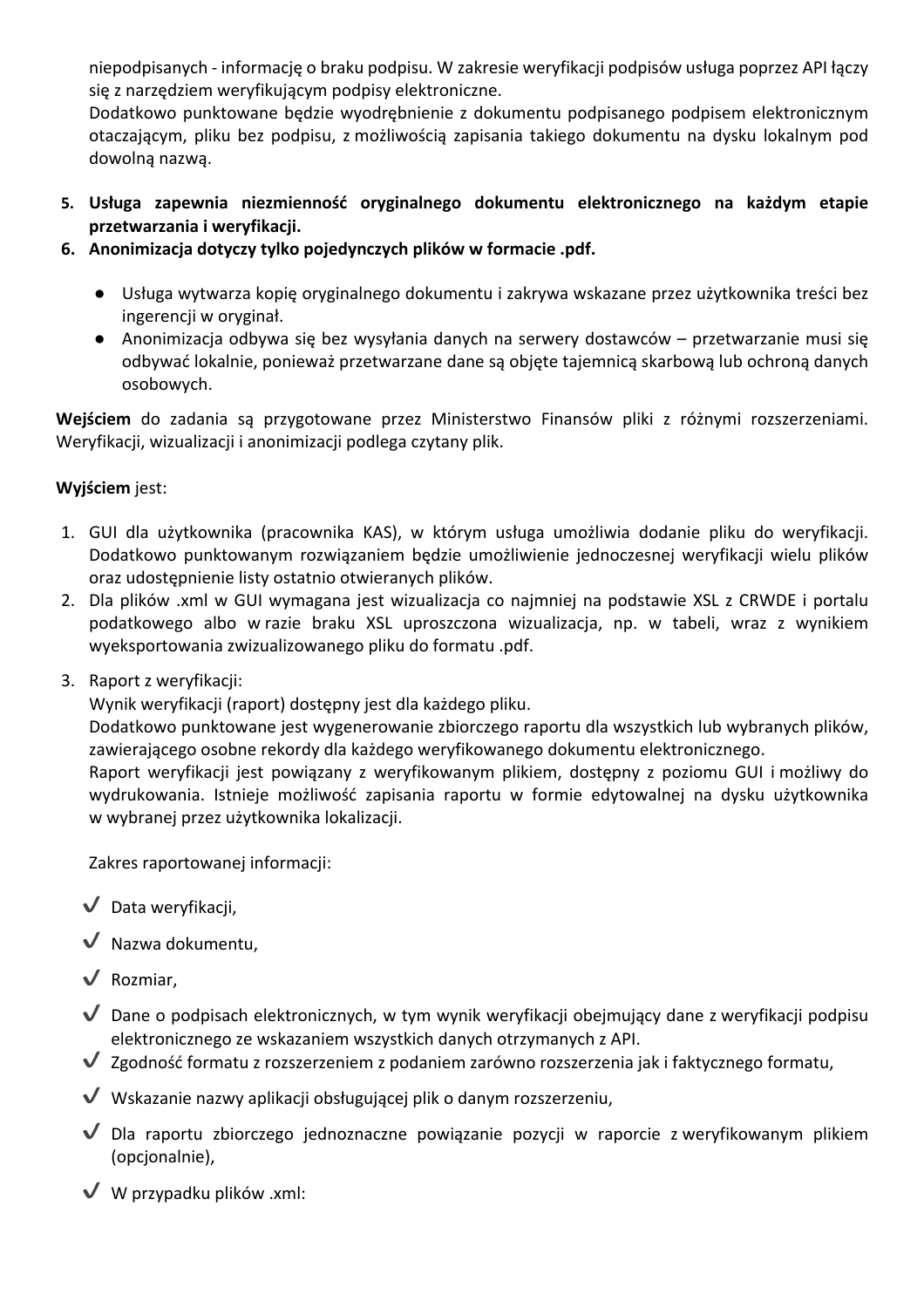Zgodność .xml z XSD z nazwą schemy albo informacja o braku zgodności, dodatkowo punktowany jest raport zawierający listę błędów w przypadku dokumentu elektronicznego niezgodnego ze schemą,

Bezpośredni link do źródła schemy,

Listę elementów binarnych zawierających linki umożliwiające pobranie załączonych plików.

4. Moduł anonimizacji (dodatkowo punktowany):

Szczególnym atutem usługi dla plików w formacie .pdf, będzie możliwość anonimizacji. GUI użytkownika zawiera funkcję umożliwiającą wpisanie dowolnego ciągu znaków podlegającego ukryciu. Usługa zaznacza wskazane obszary i je zasłania. Zatwierdzenie przez użytkownika zanonimizowanego dokumentu uniemożliwia jego modyfikację i wgląd do zanonimizowanych treści. Zakryte treści są nieusuwalne przy użyciu jakiejkolwiek aplikacji.

### **Rozwój rozwiązania**

Planuje się, że rozwiązanie docelowo obejmie swoim zasięgiem wszystkie dokumenty elektroniczne wpływające do jednostek organizacyjnych KAS, dlatego konieczne jest aby mogło przy nieznacznej ingerencji w kod obsłużyć także inne, niż wskazane w opisie, formaty. Wskazana jest również integracja z systemami obsługującymi dokumenty elektroniczne i kanałami wpływu tych dokumentów.

Krajowa Administracja Skarbowa planuje w przyszłości umieścić usługę w Katalogu Usług Publicznych KAS, tak aby korzystali z niej podatnicy i podmioty zewnętrzne, w tym organy administracji publicznej.